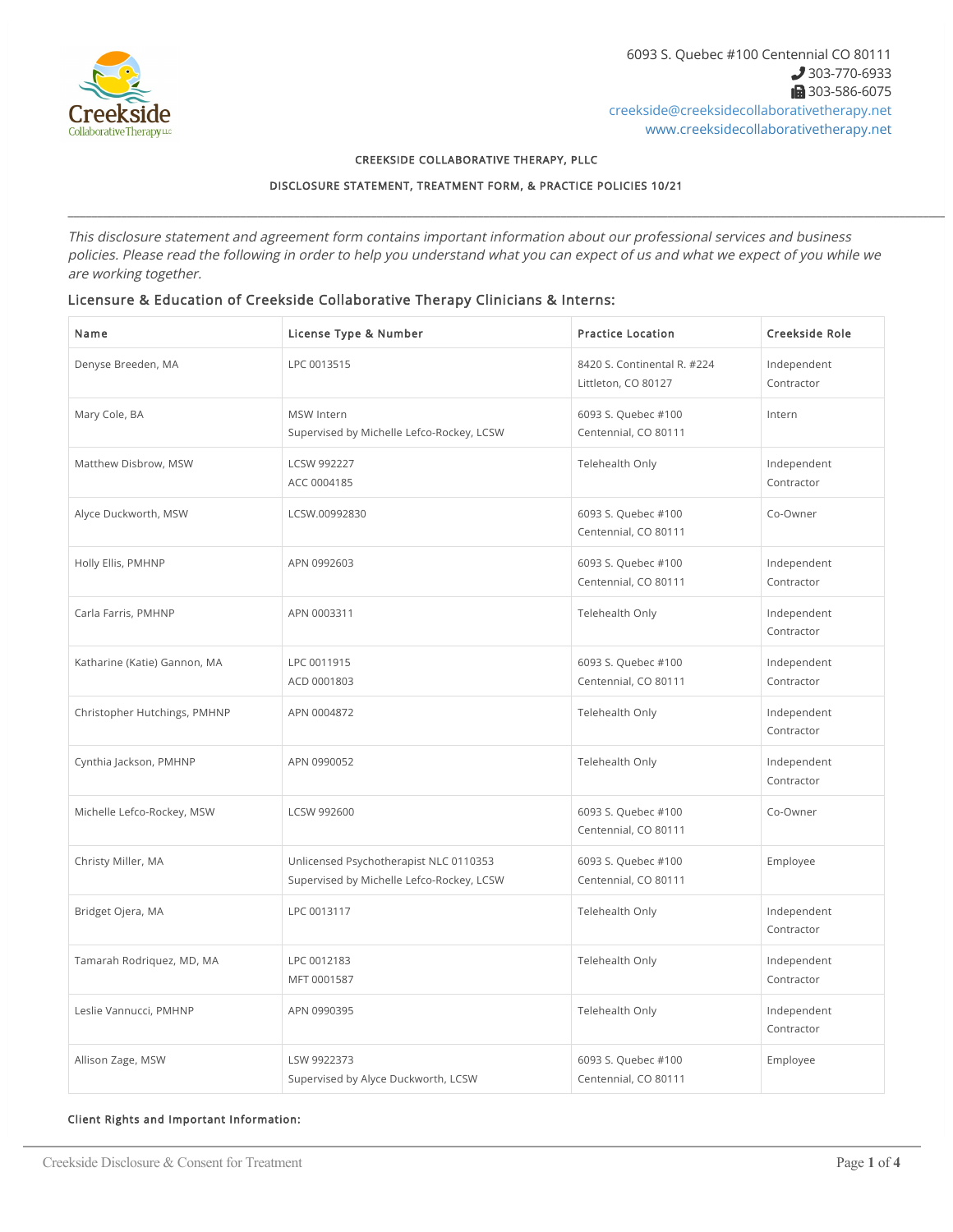- You are entitled to receive information from your clinician about their methods of therapy, the techniques they use, the duration of therapy (if known), and the fee structure.
- You can seek a second opinion from another clinician or terminate treatment at any time. If you feel that a change of clinicians is appropriate, we can provide you with the names of other clinicians at your request.
- In a professional relationship, sexual intimacy is never appropriate. If sexual intimacy occurs, it should be reported to the Department of Regulatory Agencies, Mental Health Section, 1560 Broadway, Suite 1350, Denver, Colorado 80202, (303) 894-7766. This same contact information can also be used to report any other grievances you may have.
- Generally speaking, the information provided by and to a client during therapy sessions is legally confidential if the therapist is a licensed psychologist, licensed social worker, licensed professional counselor, licensed marriage and family therapist, licensed or certified addiction counselor, or an unlicensed psychotherapist. If the information is legally confidential, the therapist cannot be forced to disclose the information without the client's consent.
- Generally speaking, the information provided by and to the client during therapy sessions is legally confidential and cannot be released without the client's consent (see exceptions below).
- There are exceptions to the general rule of legal confidentiality of Protected Health Information (PHI). These exceptions are listed in the Colorado statutes (C.R.S. 12-43-218). You should be aware that provisions concerning disclosure of confidential communications shall not apply to any delinquency or criminal proceedings, except as provided in section 13-90-107 C.R.S. There are exceptions that your clinician will identify to you as the situations arise during therapy. Some of these exceptions include: serious threat or intent to harm others or yourself; abuse or neglect of children, abuse or suspected abuse of the elderly or others unable to care for themselves; subpoenaed testimony in criminal court cases and orders to violate privilege by judges in child custody, divorce, and/or other court cases.
- State and Federal laws require that your records are kept private. Such laws require that clinicians provide you with this notice informing you of our privacy of information policies, your rights, and our duties. We are required to abide by these policies until replaced or revised. We have the right to revise our privacy policies for all medical records, including records kept before policy changes were made. Any changes in this notice will be made available upon request before changes take place. Please note, mental health professionals in Colorado are required to maintain records for 7 years after termination of treatment. After 7 years, your medical records may be destroyed. This disclosure serves as notice that your records may be destroyed 7 years after you finish treatment with me.
- Regulation of Psychotherapists: The practice of licensed or registered persons in the field of psychotherapy is regulated by the Mental Health Licensing Section of the Division of Registrations. The regulatory boards can be reached at 1560 Broadway, Suite 1350, Denver, Colorado 80202, (303) 894-7800. The regulatory requirements for mental health professionals provide that a Licensed Clinical Social Worker, a Licensed Marriage and Family therapist, and a Licensed Professional Counselor must hold a masters degree in their profession and have two years of post-masters supervision. A Licensed Psychologist must hold a doctorate degree in psychology and have one year of post-doctorial supervision. A Licensed Social Worker must hold a master's degree in social work. A Psychologist Candidate, a Marriage and Family Therapist Candidate, and a Licensed Professional Counselor Candidate must hold the necessary licensing degree and be in the process of completing the required supervision for licensure. A Certified Addiction Technician must be a high school graduate, complete required training hours, pass the National Addiction Exam, Level I or an equivalent exam, and complete 1,000 hours of supervised experience. A Certified Addiction Specialist must have a bachelor's degree in behavioral health, complete additional required training hours, pass the National Addiction Exam, Level II or an equivalent exam and complete 2,000 hours of supervised experience. A Licensed Addiction Counselor must have a clinical master's or doctorate degree, pass the Master Addiction Counselor Exam or an equivalent exam, and complete 3,000 of supervised experience. A Unlicensed Psychotherapist is listed in the State's Database and is authorized by law to practice psychotherapy in Colorado, but is not licensed by the state and is not required to satisfy any standardized educational or testing requirements to obtain a registration from the state.

### Fees:

Individual therapy sessions are 50-60 minutes in length. Payment in full for any portion of your appointment that will not be paid by insurance, is expected at the time of service. Current session cash rate for licensed therapists is \$150, \$96 for pre-licensed clinicians, and \$45 for interns. Please discuss rates for medication management with the office as these rates vary based on who you are seeing and the complexity of your needs.

### Risks of Treatment:

Psychotherapy and/or medication management come with potential risks and benefits. Your provider(s) will discuss these at the beginning of treatment and during treatment as appropriate. While there is hope that improvement will occur as part of the therapeutic process, this is not a guarantee. In addition, therapy can be emotionally painful at times and medications may have side effects. You may experience times in which your symptoms seem to be getting worse. Please openly communicate with your provider about any progress or setbacks.

#### Consultation and Supervision:

It is a common practice for mental health clinicians to consult with other professionals or colleagues about issues that arise in treatment. In addition, for quality assurance standards, peer chart audits are sometimes conducted. By signing this form you are understanding and giving consent for clinicians within Creekside Collaborative Therapy (listed above) to share information with one another for the purposes of coordination of care, consultation/supervision, and quality assurance (chart audits).

# Regarding Divorce & Custody Litigation:

If you are involved in divorce or custody litigation, our role is not to make recommendations to the court concerning custody or parenting issues. By signing this disclosure statement, you agree not to subpoena us to court for testimony or for disclosure of treatment information in such litigation; and you agree not to request that we write any reports to the court or to your attorney, making recommendations concerning custody. The court can appoint professionals, who have no prior relationship with family members, to conduct an investigation or evaluation and to make recommendations to the court concerning parental responsibilities or parenting time in the best interest's of the family's children.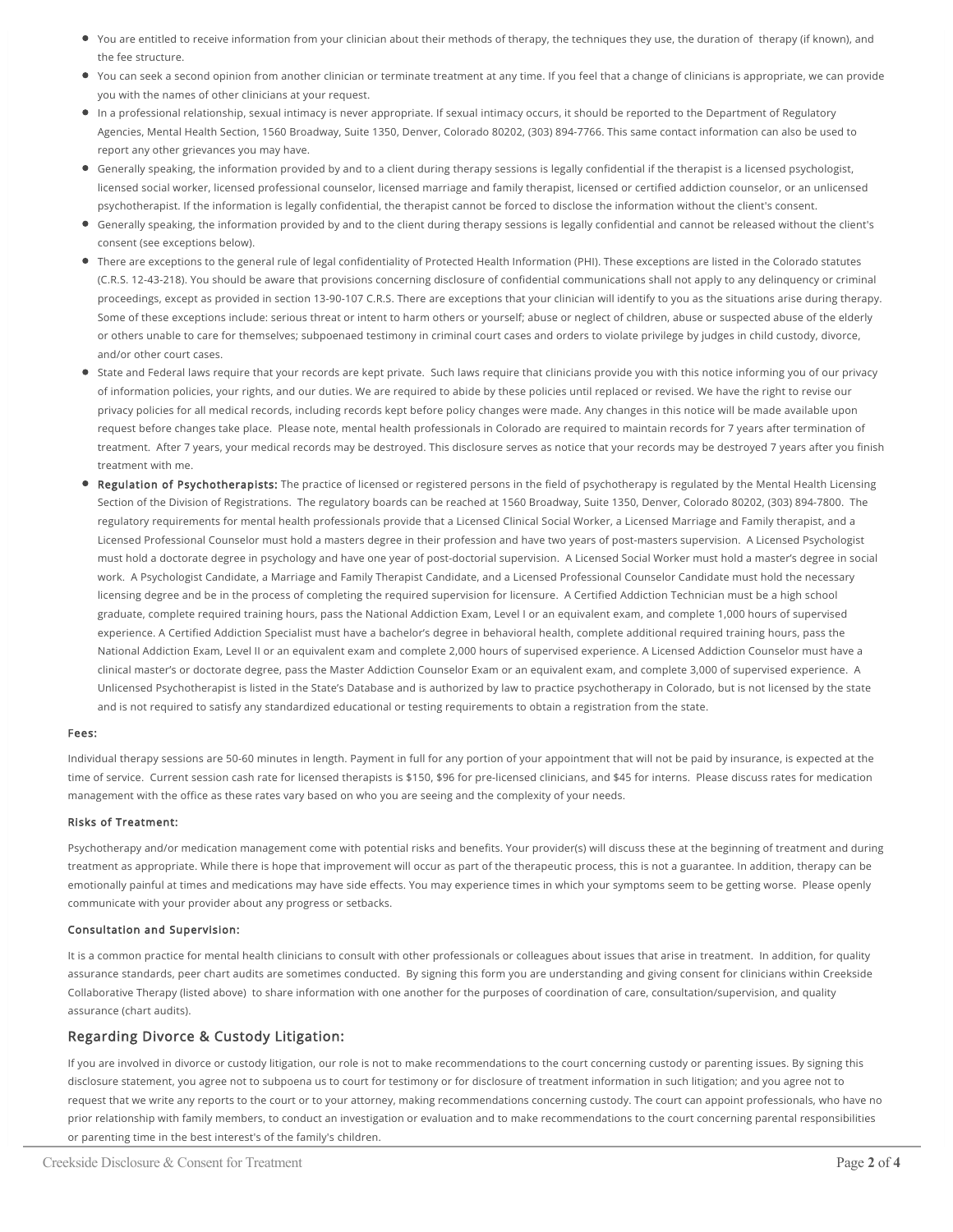### Creekside Collaborative Therapy Information:

Creekside Collaborative Therapy is co-owned by Alyce Duckworth, LCSW and Michelle Lefco, LCSW. Creekside employs master's level pre-licensed clinicians working towards licensure. In addition, Creekside contracts with master's level therapists and psychiatric mental health nurse practitioners (PMHNP's). We also offer clinical internships to therapists in master's level counseling programs. One of our PMHNP's offers preceptorships for PMHNP students. Independent contractors are not employees of Creekside, but rather maintain their own independent private practice. Creekside Collaborative Therapy is not liable for the services of independent contractors as each contract clinician is an independent provider.

Creekside Collaborative Therapy PLLC provides marketing services, office space, billing support, and administrative services to our providers. Independent contract clinicians do not supervise or receive supervision from Creekside Collaborative Therapy, PLLC or the other professionals providing services at Creekside Collaborative Therapy PLLC . Independent Contractors at Creekside Collaborative Therapy PLLC are not in a partnership, and have no responsibility for each others' practices.

Creekside Collaborative Therapy provides administrative support to your provider, including billing. Our billing specialist will have access to your information as part of the billing process. Creekside Collaborative Therapy will check your insurance benefits and we will do our best to make you aware of any co-pays, coinsurance and deductibles that you will be responsible for. However, as you are ultimately responsible for any charges that your insurance company does not pay, we encourage you to also call your insurance company to get the most accurate and up-to-date information. Please note that some insurance companies offer "Supervisory" or "Incident-to Billing". For those insurance companies, the services of interns or pre-licensed therapists can be billed under their supervisor when their supervisor is contracted with that insurance company. We accept cash, credit cards and checks as forms of payment. We require an up-to-date credit card be kept on file, unless you have Medicaid. All credit card information is kept online in an encrypted format.

### Cancelation & Payment Policies

We require 24 hours notice for all therapy cancellations and 48 hours notice for medication management appointments, except in cases of emergencies. If we do not receive such notice we will charge your credit card the full fee for that service, except if you are covered under Medicaid. Medicaid does not allow providers to charge clients for no-shows. However, our policy is that we may no longer be able to provide services to you if you have two or more unexcused no shows or late cancellations. Please note that if you do not show to your initial appointment you will be charged the full fee of \$250 for medication management. Our no show fee for initial therapy appointments and all therapy and medication management follow up appointments is \$150. Cancellation notice does not include weekends or holidays. For example, a therapy appointment on Monday, must be canceled on Friday to avoid being charged.

Receipts and statements will be sent to each client on a monthly basis by mail. Please keep your information up to date so that you receive these. Payment is due within 30 days of receipt of statement. After 30 days, any unpaid charges will be charged to your credit card on file unless other arrangements have been made. We reserve the right to send any past due payments of more than 60 days to collections and by signing this form you are giving us consent to release any information needed should you be sent to collections. Please be aware that an 8% charge will be added to your past due amount if your account is sent to collections. You may contact our billing specialist, Christina Chavez-Koontz, at 720-638-0811 with any billing or insurance-related questions.

### Grievances:

If you have concerns about your treatment, we encourage you to first talk to your provider. If you do not feel comfortable doing so or if you have tried to do so but your concerns remain unresolved, please contact our Grievance Coordinator, Cory Lefco. He can be reached at 303-770-6933 or at cory@creeksidecollaborativetherapy.net. You can also access our Grievance Form at <https://hipaa.jotform.com/212687398375169>. This link is also posted on our website. If you are insured through Colorado Medicaid, you cal also call the RAE to which you are assigned to file a grievance. If you have Medicaid through Colorado Access, please call 720-744-5134. If you have Medicaid through CCHA, please call 855-627-4685. You may also contact the state Ombudsman for Health First Colorado at 303-830-3560 regardless of which RAE you are assigned.

### Availability:

You may contact our office at 303-770-6933. Please leave a message and we will generally return your call the same business day if you call between the hours of 9am-4pm. We usually are able to return calls within two hours from 9am-4pm on Monday-Friday (except for holidays). Please also discuss with your provider how to contact them directly. If you are having a clinical emergency, please go to your closest emergency department or contact Colorado Crisis Services at 1-844-493- TALK.

### Additional Information:

By signing this form, you also consent to being contacted by regular mail, by e-mail, or by telephone (including a cell phone number) regarding any matter related to your account by Creekside or any entity to which Creekside assigns your account. You also consent to the use of any updated or additional contact information that you may provide to Creekside or any entity to which Creekside assigns to your account, as well as to the use of technology including auto-dialing and/or prerecorded messages in contacting you.

Any part of this consent form may be revoked at any time by contacting Creekside administrative staff and by providing the revocation in writing. Please note that revoking certain parts of the consent may impact our ability to bill your insurance company, thereby making you fully responsible for the cost of services, or may impact our ability to provide services for you within our practice.

I have read the preceding information. By signing below, I acknowledge my understanding and agree to all the terms discussed in the disclosure statement and agreement form. My signature also serves as consent to treatment with Creekside Collaborative Therapy clinicians.